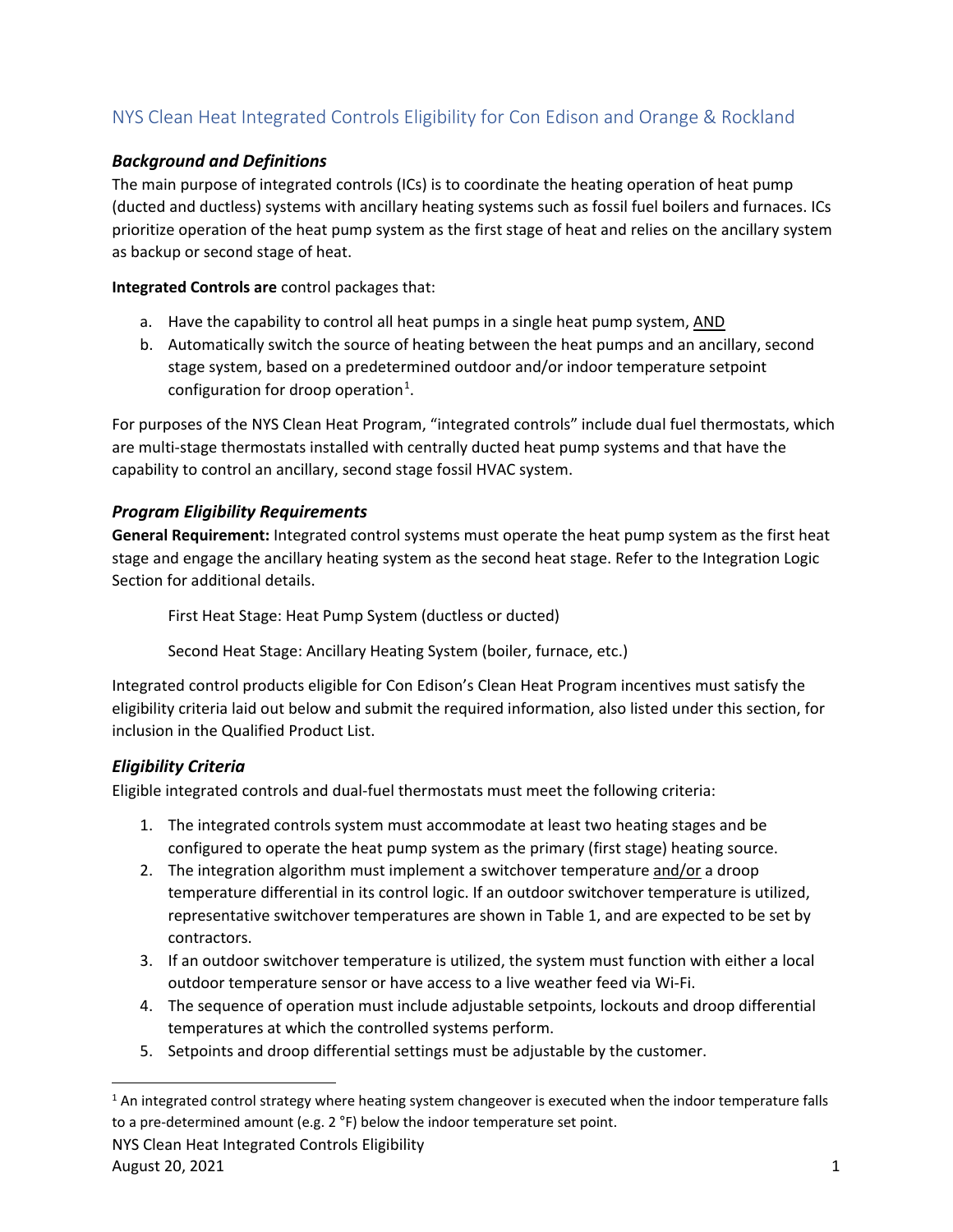- 6. The integrated controls system must maintain full inverter functionality of the compressor.
- 7. The integrated controls system must allow fan speed settings to be adjusted by the customer.
- 8. Manufacturer must provide wiring diagrams and installation setup instructions/configuration in the Operation Manual and Install Guide.

## *Submitting Products for Inclusion on the Qualified Product List (QPL): Required Fields*

To be considered and included in the Integrated Controls Qualified Product List, the manufacturer must demonstrate that their IC product complies with the eligibility criteria described in the previous section, and provide the following details:

- 1. Manufacturer Name
- 2. Model Name
- 3. Model #
- 4. 24 V Circuit (Y/N)
- 5. Communicating (Y/N)
- 6. Wi-Fi Enabled (Y/N)
- 7. Other
	- a. Manufacturer's Operation Manual and Install Guide
		- i. Wiring diagrams
		- ii. Installation setup
	- b. Customer facing material
- 8. Notes

Contact ICF at NYSCleanHeat@icf.com to initiate a new integrated controls product qualification review and approval process.

### *Integration Approach Guidance*

### *Integration Components*

The typical components of integrated control packages are summarized below. IC packages may not require all of these components and may rely on others to achieve the required sequence of operation.

- 1. Control of Heat Pump (Indoor Unit)
- 2. Control of Ancillary Heating System
- 3. Hardware Used to Communicate Between Devices
- 4. Software Used to Control Integrated Systems
- 5. Cloud-based User Interfaces/Apps
- 6. Outdoor Temperature Source (if utilizing an outdoor temperature switchover)

### *Integration Methods*

A non-exhaustive list of integration methods is shown below. Other integration approaches may be considered as long as they achieve the required sequence of operation outlined in the Integration Logic Section.

- 1. Wired 24 V Relay Kit
- 2. Wireless embedded control (indoor unit connected to thermostat. Thermostat or module wired to ancillary system control panel)<sup>2</sup>

NYS Clean Heat Integrated Controls Eligibility August 20, 2021 2 <sup>2</sup> Requires access to homeowner's local Wi-Fi network. Some IC models may have specific Wi-Fi requirements.